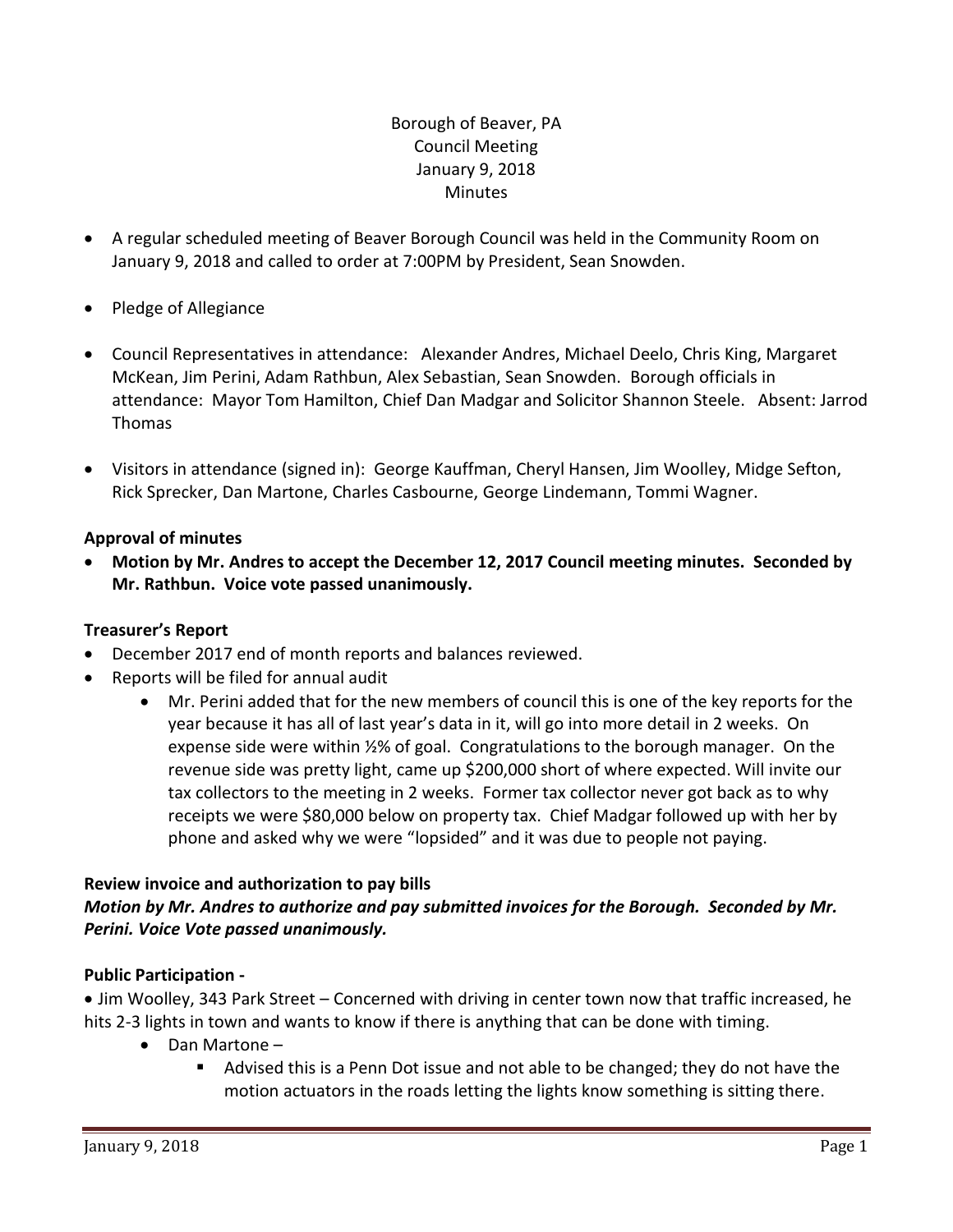- Chief Madgar
	- advised that pedestrians using crosswalks change the sync of the lights, can call and reevaluate this again

 George Kauffman, 100 Oak St. - states other towns such as Beaver Falls have lights timed out where you almost make it through the whole town and you can see them all change at once.

 George Lindemann, 360 College Ave – He is getting questioned about when the sidewalks will be getting replaced once the new gas lines are installed.

- Dan Martone
	- Started today on Turnpike Street and will start with taking up sidewalks and they will put up temporary sidewalks of crushed stone and will leave the curbs unless have to take out. They will build sidewalks of plywood etc. until they do all of the testing they will not be doing sidewalks for quite a while.

Mr. Snowden announced there will be an Executive session for litigation update and will not requiring any votes.

# **Reports – Commissions/Authorities**

**Council of Governments (COG) –** No report

**Civil Service Commission –** Reported by Midge Sefton

December 31, 2017 Year-end report enclosed in council packet.

# **Zoning Hearing Board (ZHB) –** Reported by Mr. Martone

 A meeting was held on 12/13/17, FTK Ventures, LLC received a variance to use 205 College Avenue as professional use to seek relief from the off-street parking; most everybody at the meeting spoke in favor of this. Received official decision letter from the solicitor and is in the process of being finalized.

### **Planning Commission –** Reported by Mr. Deelo

• Bob Rice asked Mr. Deelo to pass on a few comments regarding Quay Park. The consultants are planning a presentation the work session at 7pm on 2/27/18. Some of the plan graphic depictions are available on the borough's homepage.

**Tree Commission – No report** 

# **Code Enforcement Officer Report -** Reported by Mr. Sprecker

Report in packet distributed to council in December.

### **Historic Architectural Review Board (HARB) –** Reported by Mr. Deelo

- Bob Rice wanted to pass along the reminder to council to complete the survey circulated on 12/10/17, deadline is 1/15/18. HARB will be deliberating the options and will present to council sometime in September.
- Chief Madgar Asked Mr. Deelo if this was in reference to add additional structures.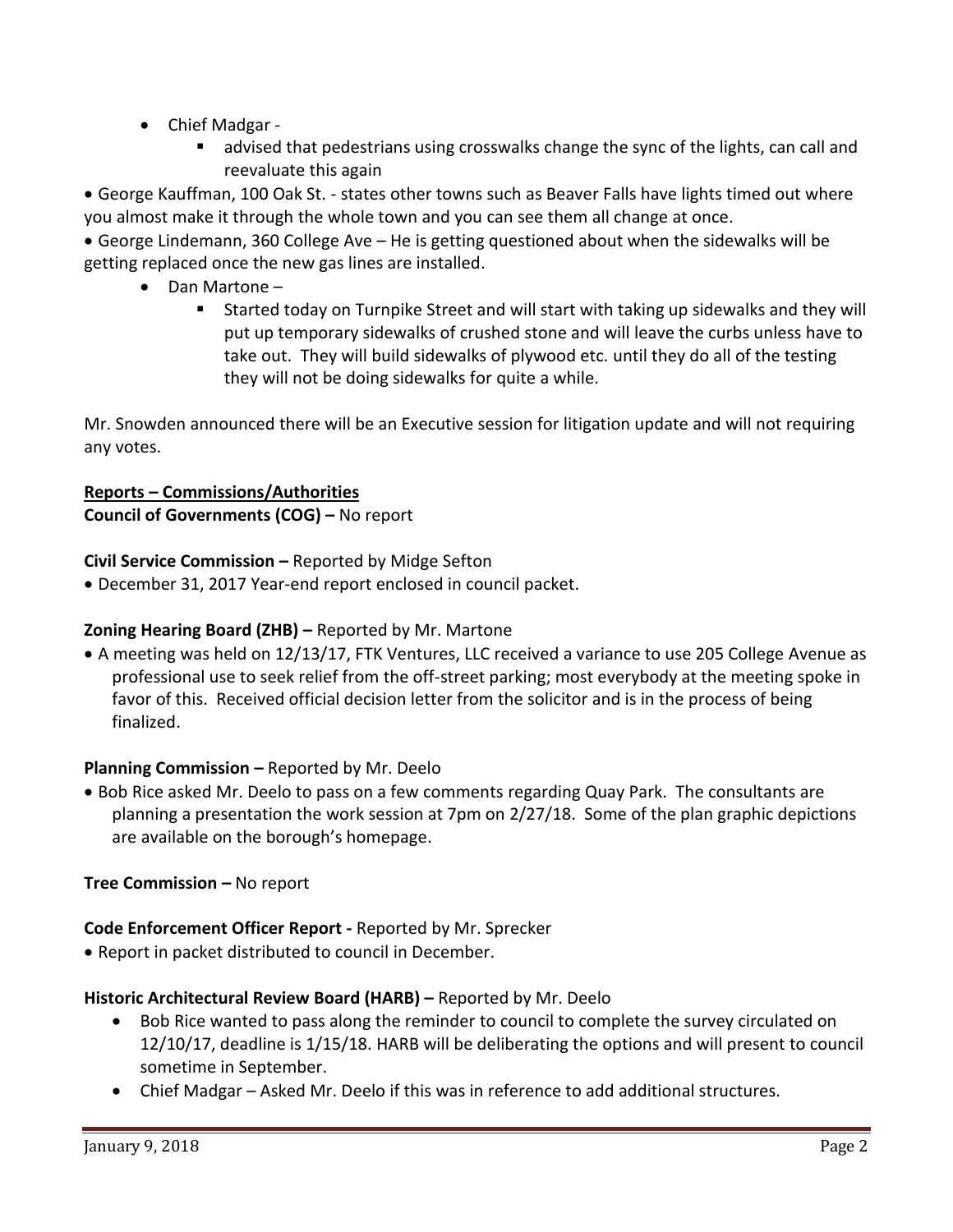- Mr. Deelo Looking at expanding historic district which will need approval by council. This is part of the Shell mitigation program of the \$85,000 that was available.
- Chief Madgar Need to find out who will administer and monitor this with work saying the borough will do "this or that" which will result into staffing.
- Mr. Deelo The historic ordinance was adopted in 2012 only addressed demolition, nothing within the design.

### **Municipal Authority –** Reported by Mr. Rathbun

- December 20, 2017 meeting minutes enclosed in council packet.
- Mr. Deelo Looking to have a website to have a separate municipal webpage with graphics working together with the borough website.

### **Council Committee Reports**

### **Public Safety/Code Enforcement –** No report.

**Finance –** No report.

### **Highway –** No report.

- Chief Madgar
	- Columbia Gas will be all over town and to have patience. We will try to keep everyone updated as much as we can.
	- Mr. Martone Columbia Gas will start on Turnpike Street from College Street to Beaver Street, up Beaver Street, also about the same time on 2<sup>nd</sup> Street. Bank Street will be last later in the year.
	- Chief Madgar They have 2 crews working, possibly 3 crews to ease the burden of traffic.
		- Mr. Snowden asked Mr. Martone if someone does need a ramp/sidewalk who are they to contact. Mr. Martone advised to call the borough and they will get in contact with the Project Manager of Columbia Gas.

### **Recreation –** No report

### **Reports**

### **Manager's Report –** Reported by Chief Madgar

- Spoke to Sipe's Demo regarding 274 Wayne Street and did a walk through today, they are anticipating 3 weeks for demolition and Solicitor Steele reviewed all documents.
	- Mr. Martone added once the building is down will there be some landscaping and new curbs/sidewalks in front of the house. Sipe's is preparing insurance certificates.
	- Ms. McKean asked if anything is salvageable.
	- Midge Sefton imputed that her and some of her team walked through and not much there to salvage.
- Chief Madgar advised sometime in March there will be a Citizen Police Academy (CPA) class, it is in its 12<sup>th</sup> year. The District Attorney office reimburses the cost of the classroom supplies/materials.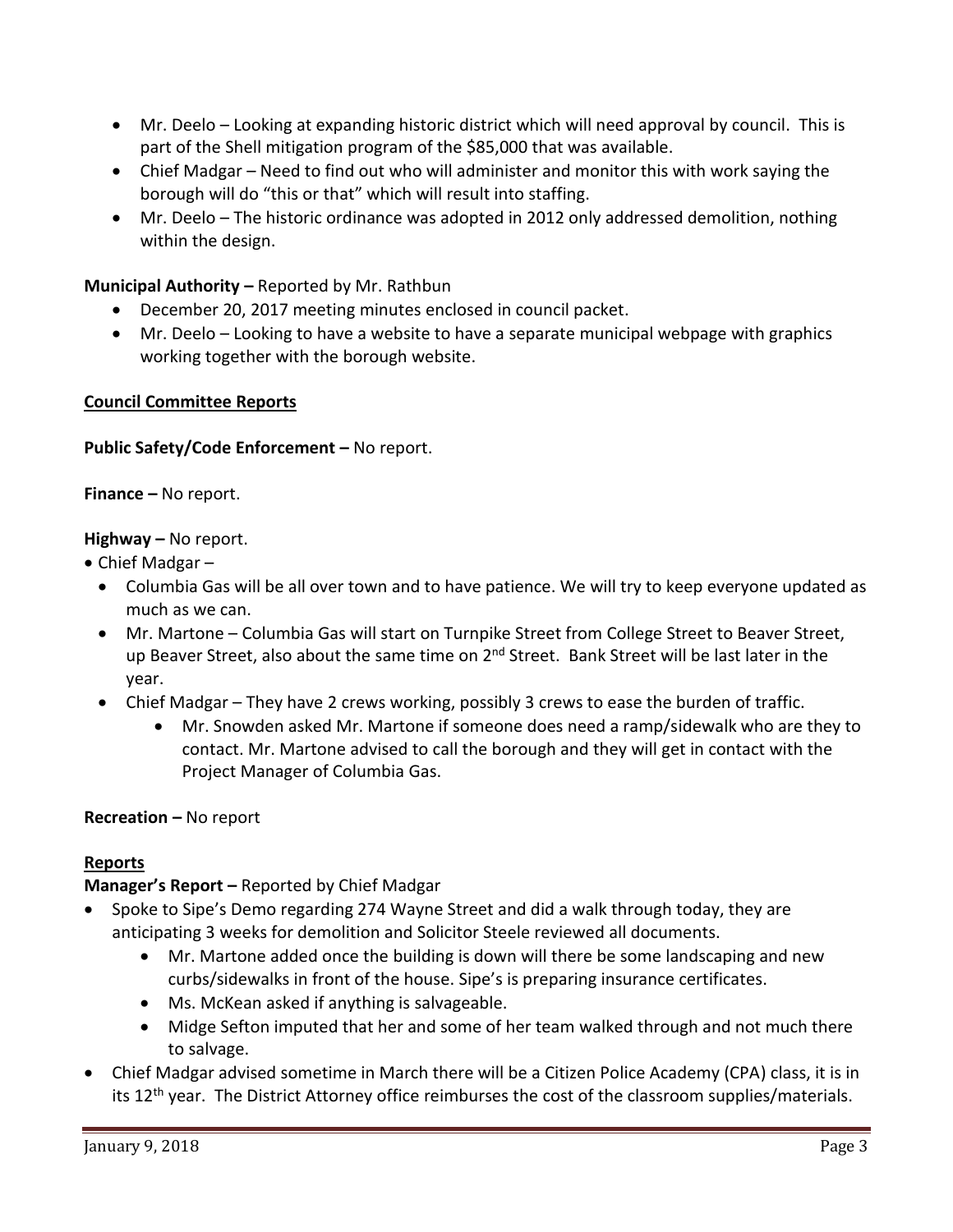Breaks down barriers and shows how to work together as residents and officers. The class is every Monday from 6:00pm-9:00pm, the first 5 weeks are taught by the officers.

- Midge Sefton stated the class lets people know that police offers are people too and is often forgotten. Police officers teaching are very polite and informative and shows what specialties the officers have.
- Chief Madgar will get the information out and Borough Secretary will put on website
- Chief Madgar asked for input on lighting on the trees in town as to what are our options when taking down Holiday lights. People really enjoy the lights and complain when they are taken down.
- Mr. Snowden asked Mr. Martone when 274 Wayne Street is demolished, will there be something for safety such as a fence.
	- Mr. Martone advised they will stone the lot when finished to be used for parking.

## **President's Report -** Reported by Mr. Snowden

- Council will meet 2<sup>nd</sup> Tuesday of the month for regular council meetings and the 4<sup>th</sup> Tuesday of the month for work sessions for committees. We will be liberal with public comments section because we want to hear their questions/comments. Regular council meetings will still have public participation; however, will strictly keep the discussion to the council with motions. Council to focus on motions between council. The February for Quay Park, depending on the public turnout, we may have to limit public comments.
	- Mr. Deelo asked Mr. Snowden if there were any more thought as to how committees should be functioning.
	- Mr. Snowden stated a discussion will still happen but all committees will be there to discuss topics.
	- Solicitor Steele stated it is not necessary to have separate committee meetings and was understood that there were problems with committees meeting before.
	- Mr. Snowden stated that often committees would not have meetings or any public participation and then come to a regular council meeting with a motion and  $1<sup>st</sup>$  time members of council and public heard of it. Give this a shot for work sessions and see if this works or not and better for the public.
	- Solicitor Steele stated, if a committee wants to meet outside of the work session as long as there is not a quorum. Advertising wouldn't be required.
	- Mr. Andres asked if the committee chairs should submit an agenda for the work session the same as sending to Debbie Hindman (Borough Secretary). Mr. Snowden responded yes.

### **Mayor Hamilton – No Report.**

**Police Chief Madgar –** Still down 3 full time employees.

**Fire Department –** No report

### **Emergency Management Coordinator -** Mr. Perini

Will submit a report regarding 2018 drills.